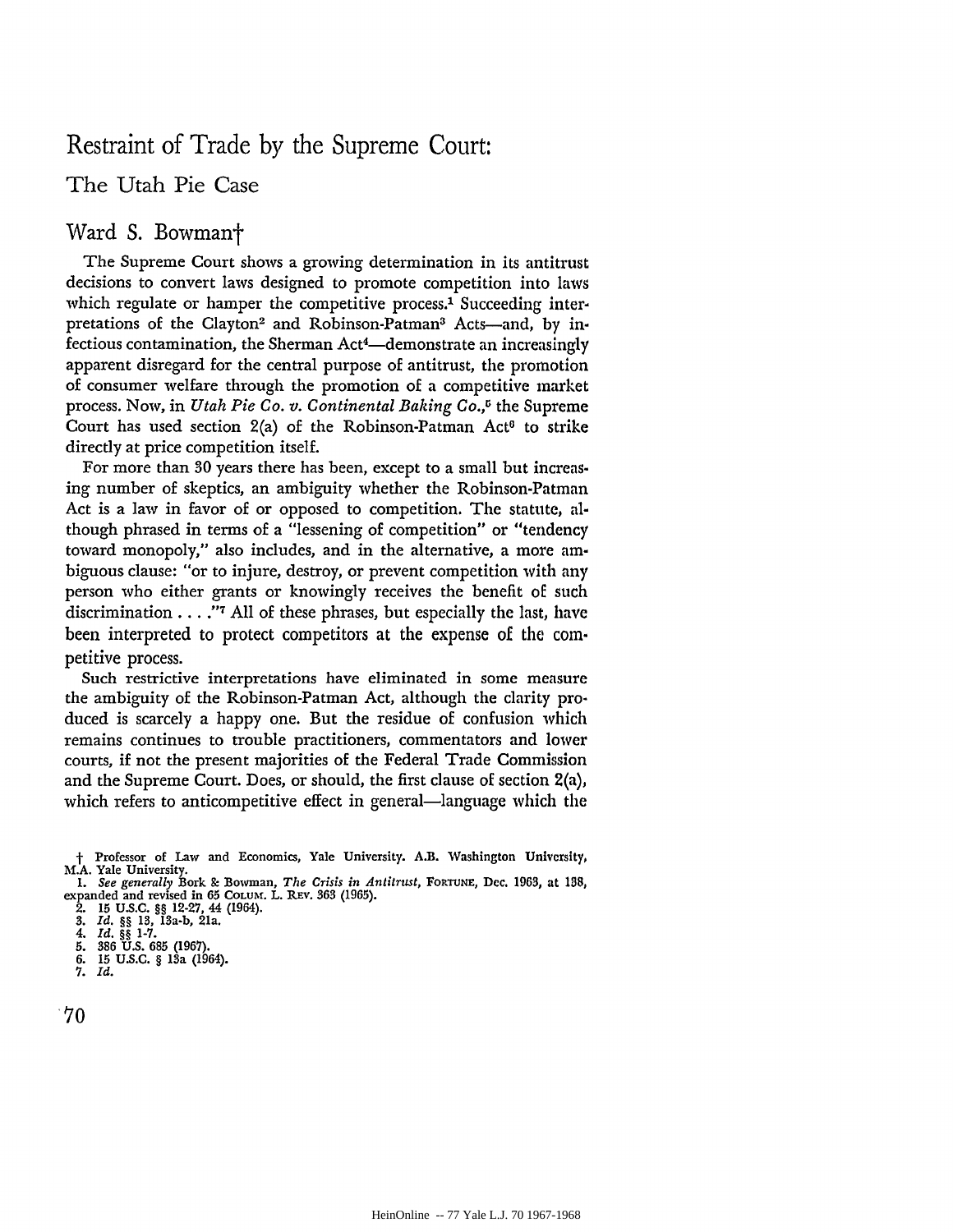Robinson-Patman Act shares with sections 3 and 7 of the Clayton Act<sup>8</sup> -complement or conflict with the language referring to the more specific competition "with any person"?

The Supreme Court decision in *Utah Pie* resolves the competitorcompetition dilemma, and with a vengeance, against competition. The case arose from a claim for treble damages by the Utah Pie Company against three respondents—the Pet Milk Company, the Carnation Milk Company and the Continental Baking Company-which had allegedly injured the plaintiff's competitive position by selling frozen fruit pies at discriminatory prices in the Salt Lake City market, thereby violating section 2(a). The facts showed that the Utah Pie Company, a local baker, entered the frozen-pie business in late 1957 and built a new plant in 1958. The Salt Lake City frozen-pie market was a rapidly expanding one, growing from about 57,000 dozen pies in 1958 to almost 267,000 dozen pies in 1961. Before the entry of Utah Pie, it was served principally by branches of national food companies with plants outside Utah. The Utah Pie Company, with local production advantages, adopted an aggressive market campaign based on low prices. During its first full year of business, **1958,** Utah Pie was thereby able to garner two-thirds of the frozen fruit pie market in Salt Lake City. The three respondents, faced with new and vigorous price competition, chose not to watch idly while their customers were being lost. Instead they sought to retain or expand their sales by lowering their prices in Utah. As a consequence, although Utah Pie's sales and profits continued to expand, its share of the market dropped from **66.5** per cent in **1958** to 34.3 per cent in 1959, then rose to 45.5 and 45.3 per cent in 1960 and 1961. (See chart **1.)**

The response **by** Pet, Carnation and Consolidated to the price reductions **by** Utah Pie on occasion made their prices in Salt Lake City lower than in other markets. And at times, depending upon relative price conditions in the various markets, higher prices prevailed near the respondents' bakeries than in the more distant Utah market. **Al**though the jury rejected the allegation of a conspiracy, it found that the respondents had individually violated section 2(a) by this "area price discrimination."

The court of appeals overturned the verdict.<sup>9</sup> In its view the central issue was whether the evidence against the allegedly price-discriminating competitors was sufficient to support a finding of probable injury

**<sup>8.</sup>** *Id.* §§ 14, **18. 9.** Continental Baking Co. v. Utah Pie Co., 349 F.2d 122 (10th Cir. **1965).**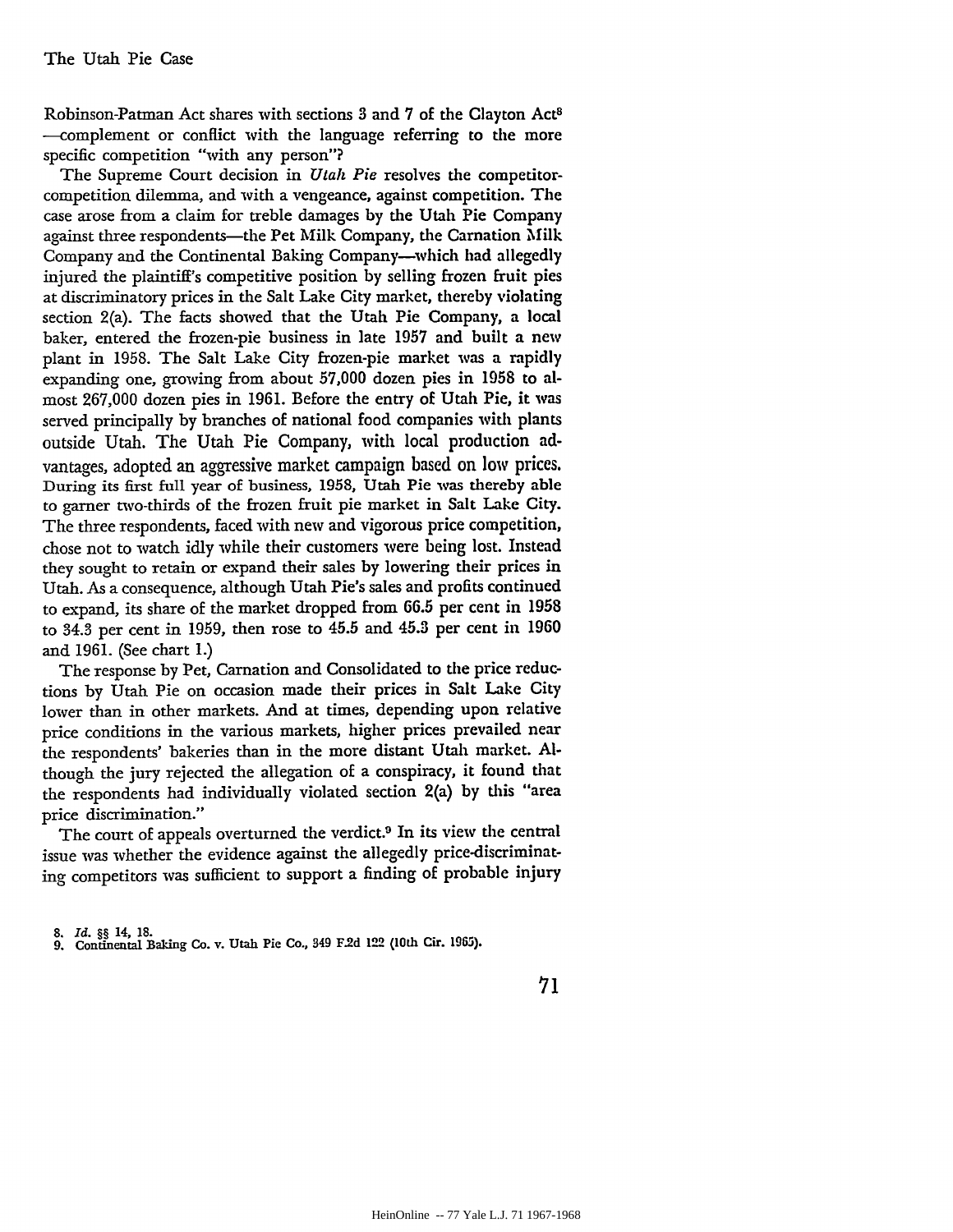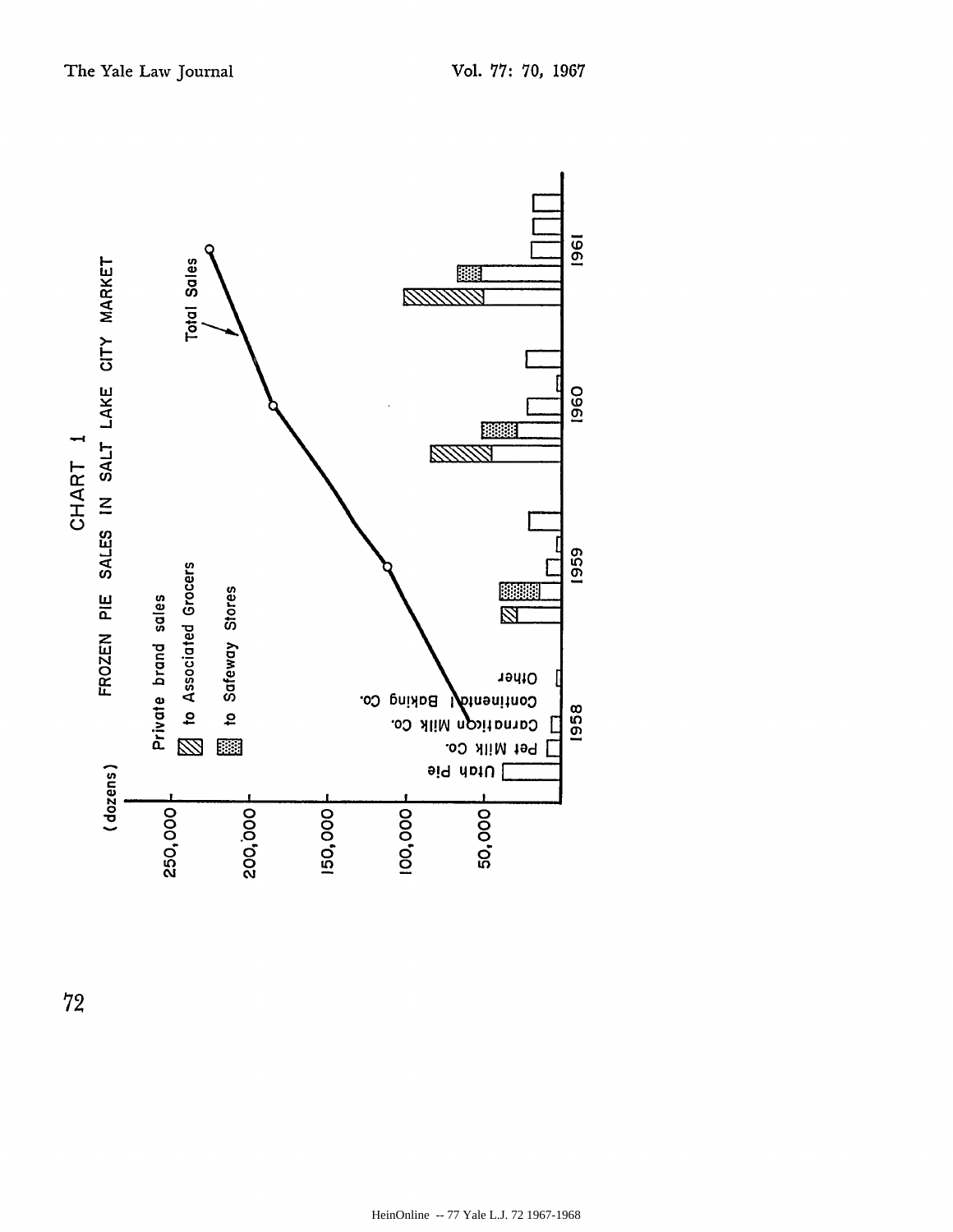to competition. The court held that there was not such evidence of an adverse effect on competition.

The Supreme Court in reversing spoke of this "single issue" to which the court of appeals addressed itself and then went on to decide that the lower court's finding of no probable adverse effect on *competition* was overcome by the decline in the share of the market held by the plaintiff, Utah Pie. Thus, an adverse effect on a *competitor,* even on one in a quasi-monopoly position, whose sales and profits continue to expand, and whose only injury is the loss of market dominance as a result of price competition which he himself engenders, is enough for the Supreme Court.

But that is not all. The Court found evidence that the Robinson-Patman Act was violated in the working of the competitive process itself, since the price level in Utah was eroded as a result<sup>10</sup>—and eroded to the benefit of consumers without evidence that either the purpose or the effect of the competition was to further an eventual monopoly.

Mr. Justice White, as clearly and unambiguously as anyone could, used the very evidence of competition which convinced the court of appeals that no violation existed to decide that there was an antitrust violation. The core of the Supreme Court holding is contained in the following sentences of the opinion:

The major competitive weapon in the Utah market was price. The location of petitioner's plant gave it natural advantages in the Salt Lake City marketing area and it entered the market at a price below the then going prices for the respondents' comparable pies. For most of the period involved here [1958-1961] its prices were the lowest in the Salt Lake City market. It was, however, challenged by each of the respondents at one time or another and for varying periods. There was ample evidence to show that *each of the respondents contributed to what proved to be a deteriorating price structure over the period covered by this suit,* and each of the respondents *in the course of the ongoing price competition* sold frozen pies in the Salt Lake market at

**10.** Respondents had relied upon Anheuser-Busch, Inc. v. FTC, **289 F.2d 835** (7th Cir. 1961), and Borden Co. v. **FTC, 339 F.2d 953** (7th Cir. 1964), in arguing in support of the opinion of Judge Phillips in the court of appeals, namely, that "no primary line injury<br>to competition was found." 386 U.S. at 703 n.15. Mr. Justice White finds these cases<br>"readily distinguishable" because in these cases at 704 n.15. Instead, White cites with approval an FTC decision in Maryland Baking Co., at 704 n.15. Instead, White cites with approval an FTC decision in Maryland Baking Co., 52 F.T.C. 1679 (1956), aff'd, 243 F.2d 716 (4t tion in an almost completely monopolized local market could not nullify a finding of price discrimination.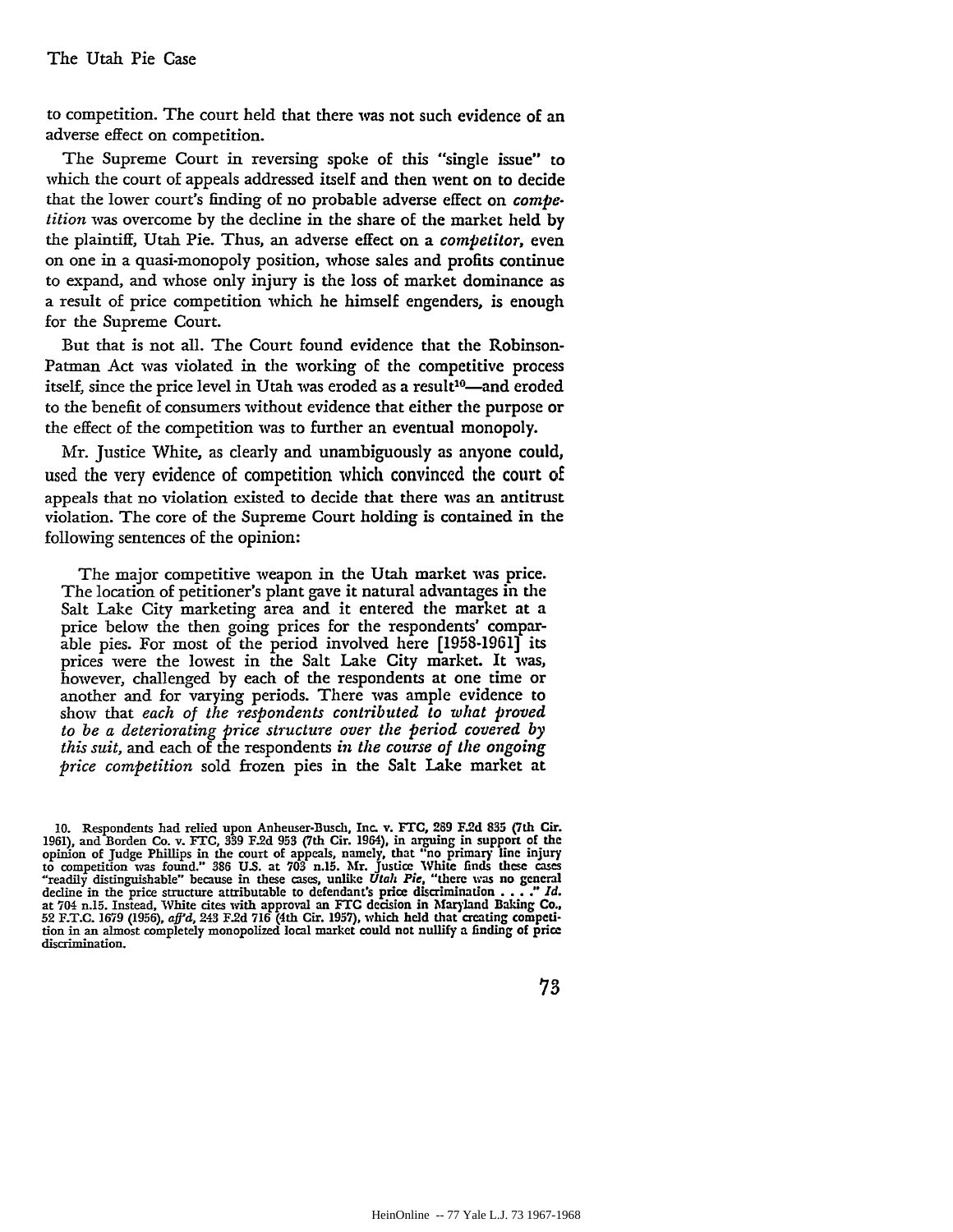prices lower than it sold pies of like grade and quality in other markets considerably closer to their plants.<sup>11</sup>

The case involved injury to "competition" in the sellers' market. The court of appeals, as Mr. Justice White acknowledged, had "placed heavy emphasis on the fact that Utah Pie constantly increased its sales volume and continued to make a profit."<sup>12</sup> But White views the Robinson-Patman Act as more concerned with "ground rules of the game"<sup>13</sup> than with probable competitive effects. He finds no need for a showing that discriminatory prices for pies of like grade and quality "consistently undercut"<sup>14</sup> other competitors. Nor is there a need for a showing of "blatant [or non-blatant] predatory price discriminations employed with the hope of immediate [or eventual] destruction of a particular competitor."<sup>15</sup> The court of appeals found no evidence of predatory intent. Mr. Justice White said there was "some" but did not specify the evidence, nor relate it to either the elimination of competition or even its possible effect on the Utah Pie Company. He acknowledged, "It might be argued that the respondents' conduct displayed only fierce competitive instincts."<sup>16</sup> But, implicitly acknowledging the flimsiness of the intent evidence, he then said that not only does "actual intent to injure" call for exclusion from this "competitive" category, but so also "when viewed in the context of the Robinson-Patman Act, do persistent sales below cost and radical price cuts themselves discriminatory."<sup>17</sup> Thus, with no evidence of any effect except an increase in competition, and with no showing of intent or of persistent sales below cost, non-uniform price cuts alone must create the violation. What there is about nonuniform price cuts that is more injurious to competition--- or for that matter even to competitorsthan across-the-board price cuts the opinion never explains.

Neither does it establish any rational guidelines for acceptable competitive behavior. The White opinion, by so belaboring the fact that the respondents occasionally sold their pies in Salt Lake City more cheaply than in markets closer to their manufacturing plants, seems to insist upon a rigid standard of uniform delivered prices. But the same

12. *Id.* at **702.**

13. *Id.* 14. *Id.* The record shows that only occasionally were respondents' prices lower than in markets nearer their California plants. *See* charts 2 **& 3, pp.** 80.81 infra, for lowest prices **by** months.

**15.** *Id.* **16.** *Id.* at **702** n.14.

**17.** *Id.*

<sup>11.</sup> **386 U.S.** at 690 (emphasis added).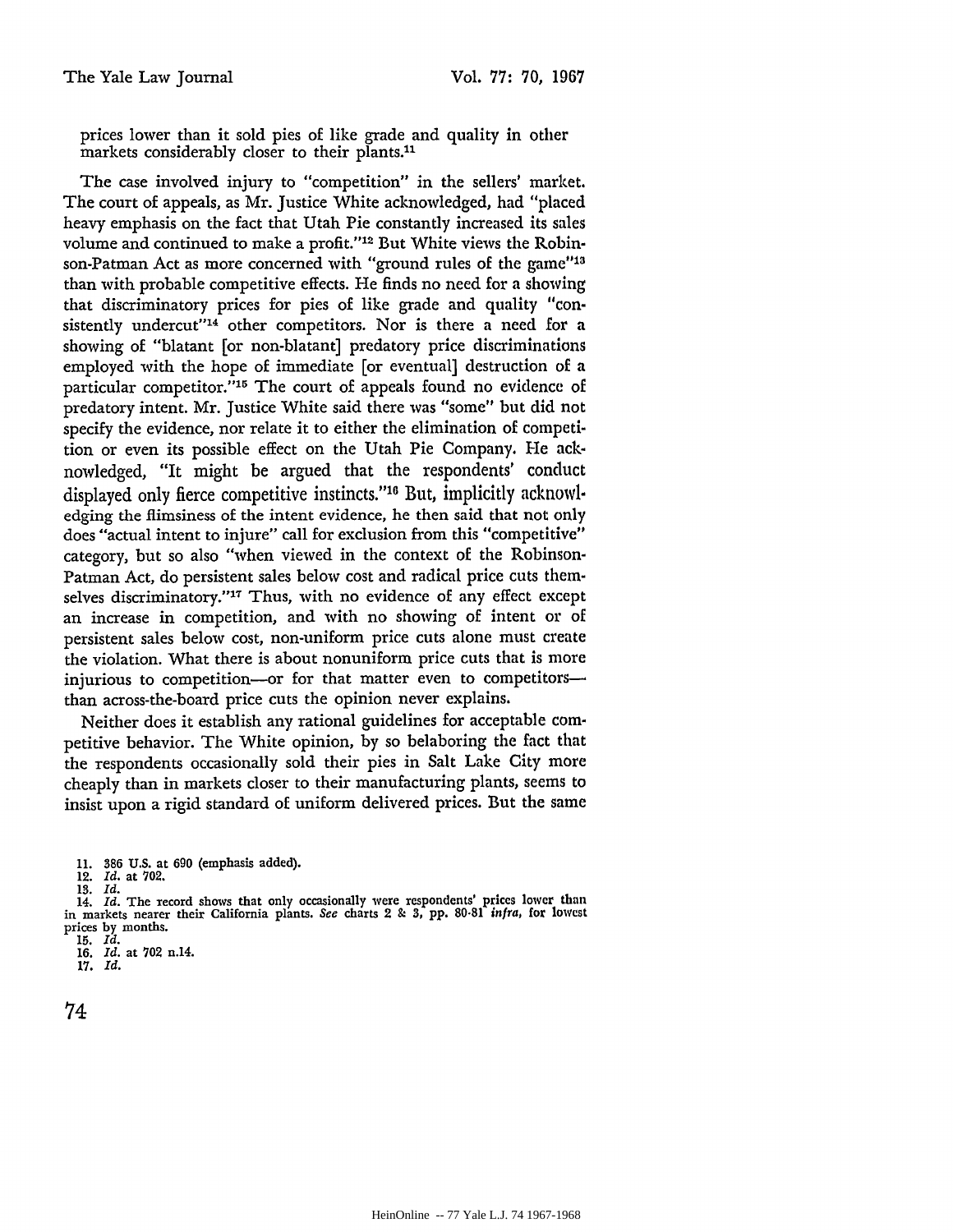logic might suggest that transportation costs must be fully reflected in higher prices in markets farther from the factory-i.e., that uniform mill net pricing should be the test.

The decision itself has not, of course, eliminated the technically available defense of proving a good faith "meeting" (as opposed to "beating") of a competitor's price. But now price-matching of the sort that cartels promote is encouraged if not all but compelled by the Robinson-Patman Act without diminishing at all the risks of a charge of price collusion under the Sherman Act; the dilemma may be particularly acute where the competing sellers in a market are few, as in *Utah Pie.'8*

Neither does this decision provide any predictable "cost justification" escape for competitors caught in the Act's net. Private-label sales were made by respondent Pet Milk Company and by petitioner Utah Pie Company to Safeway Stores at prices below those of equivalent frozen pies sold to others under regular brands. Utah Pie also sold even larger quantities of private-label pies (Frost 'N' Flame) at special prices to another account in 1960 and **1961.10** In its sale to Safeway, Pet Milk made a contract in accordance with Safeway's established practice of requiring its suppliers to cost-justify their sales. The Supreme Court indicated little sympathy for anything but detailed and complete cost justification. Pet admitted that its cost justification figures were drawn from past performances. "[E]ven crediting the data accompanying the 1960 contract regarding cost differences," wrote Mr. Justice White, "Pet's additional evidence would bring under the justification umbrella only 1959 sales. Thus, at the least, the jury was free to consider the 1960 Safeway sales as inadequately cost justified. These sales accounted for 12.3 per cent of the entire Salt Lake City market in that year."<sup>20</sup> The next sentence of the opinion then restresses the dominant theme of the whole case: "In the context of this case, the sales to Safeway are particularly relevant since there was evidence that privatelabel sales influenced the general market, in this case *depressing overall market prices."*<sup>21</sup> Perhaps the Pet Milk Company was not as meticulous as it should have been in detailing a cost defense since the absence of competitive injury to Utah Pie seemed so apparent. In any event, the

**18.** Chart 1, **p.** 72 supra, which was compiled from the court of appeals opinion, indicates that in the Utah market four firms sold over **90** per cent of the frozen pies in **1961.** The petitioner, Utah Pie Co., sold 45.3 per cent, and the three respondents, Pet lilk, Carnation, and Continental Baking, sold respectively 29.4, **8.8** and **8.3** per cent. **19.** *See* chart 1, **p.** 72 *supra.*

21. *Id.* (emphasis added).

<sup>20.</sup> **386 U.S.** at **695** n.10.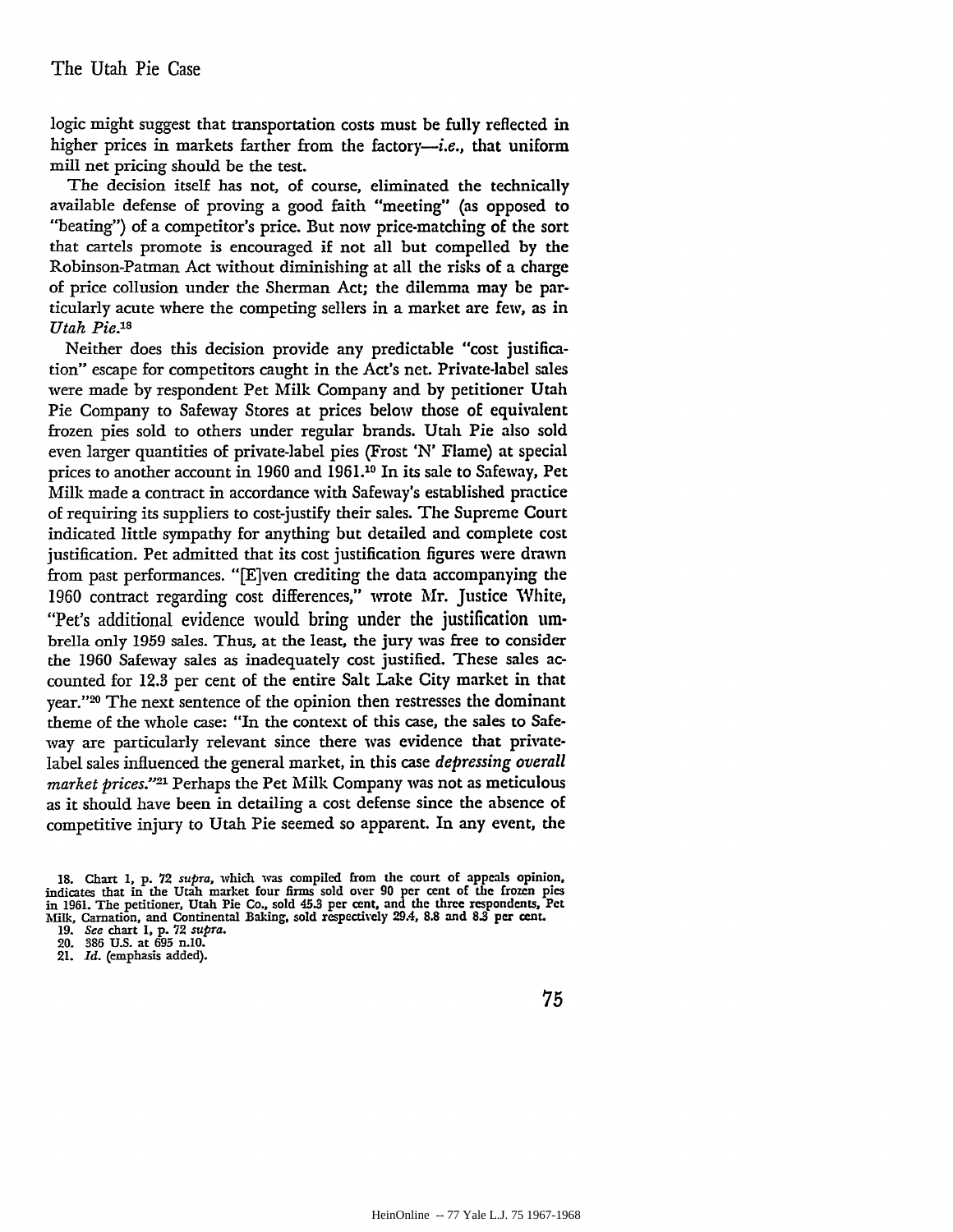*Utah Pie* decision provides no clarification of the cost justification defense. Confusion still reigns. As Professor Adelman has stressed, "[T]he lengthy and confusing rigmarole prescribed by Robinson-Patman has nothing to do with costs as they exist in the real world and influence business conduct."<sup>22</sup> The operative costs as far as producers are concerned, under competition or under monopoly, are the incremental costs of making particular sales. And these costs, properly conceived, are opportunity costs—that is, the income foregone from the next best alternative use of the resources committed to the enterprise to produce the goods in question. Under this analysis, historical costs in the conventional sense have no rational relevancy to pricing policy. In the *Utah Pie* case the respondents incurred transportation costs on Utah sales. The magnitude of the cost advantage this afforded Utah Pie as a local producer is not revealed. But Pet, Carnation and Consolidated did lower prices in Utah rather than withdraw from the market. In economic terms this simply demonstrates that the companies decided their returns in Salt Lake City after this pricing action would still be higher than the alternative of not selling in Utah or selling more elsewhere. Since the Robinson-Patman Act ignores this economic reality, it should not be surprising that the "cost justification" defense turns out to be a mirage.

"In no field of the law is the danger of petrified opinion and casuistic reasoning greater than in antitrust."<sup>23</sup> And nowhere, it might be added, has this danger been substantiated more clearly than by the havoc wrought on the competitive process in Robinson-Patman cases. Regardless of the motives or intentions of the framers of the Act to make life more secure for independent business units competing with the chains, the Act itself has as its stated aim the preservation of competition and the prevention of monopoly. Whether or not it was seriously urged in the legislature that the Act should have as its ultimate purpose the protection of particular competitors at the expense of competition, the legislature found it expedient to phrase the statute in terms of competition.

This is not to say that this Act, or indeed the Clayton Act which it was designed to shore up, was not concerned with the fate of competitors, the elimination of whom would create a market structure inimical to a competitive system. But in measuring the concern of the Robinson-

<sup>22.</sup> Adelman, Book Review, **go** U. Cim. L. REv. 791, 792 (1963). **23.** Elman, *"Petrified Opinions" and Corpetitive Realities,* 66 **COLUM.** L. 'REV. **<sup>625</sup>** (1966).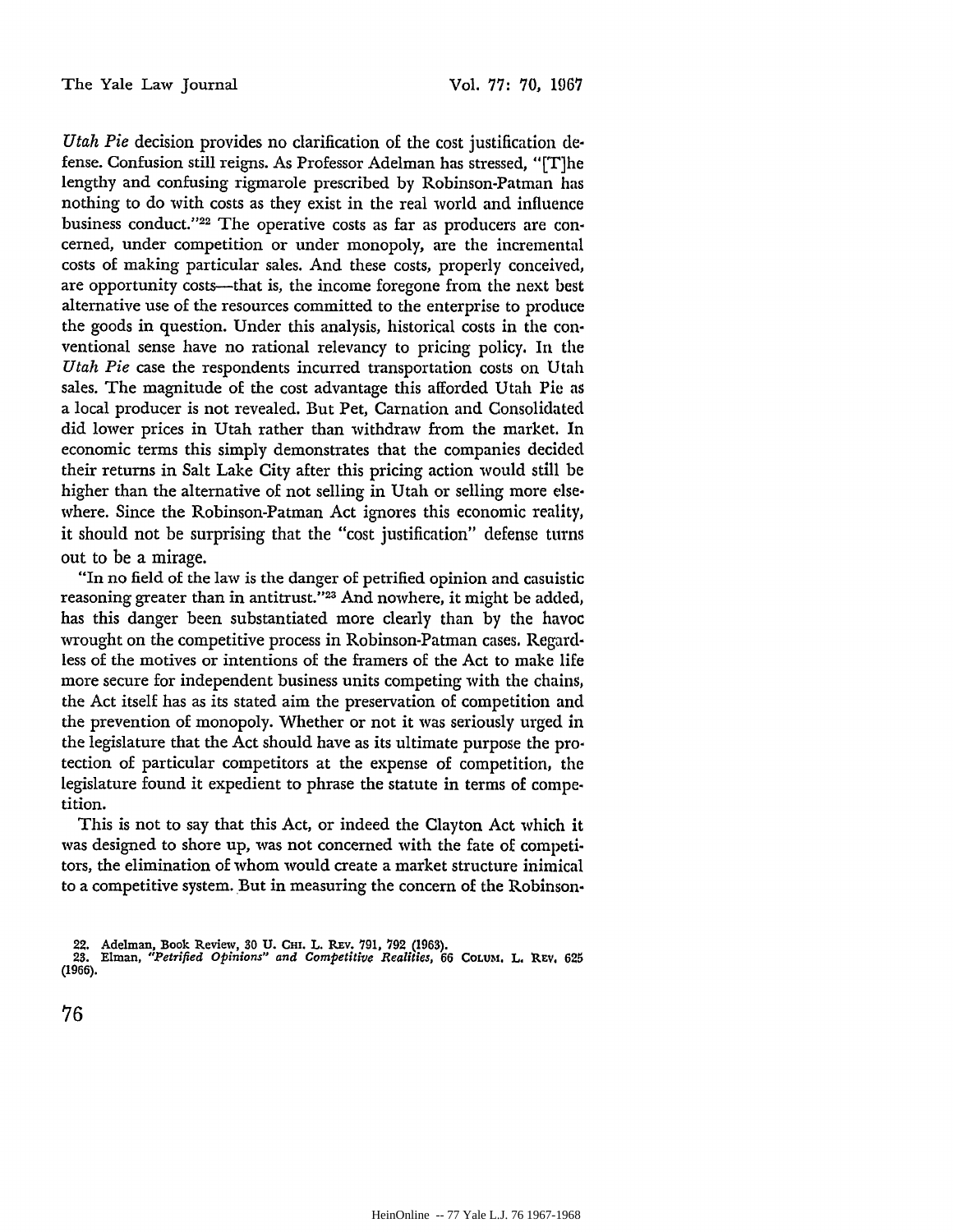Patman Act for competitors, the Act should be read as a statutory embodiment of an economic hypothesis about the means by which competition might be restricted or monopoly created through acts of aggression against particular competitors to drive them out or keep them out of markets-markets which, it must be emphasized, could be expected in the absence of such long-run effects to provide consumers more of what they wanted at lower costs.

The Robinson-Patman Act rests upon a presumption that price discrimination can or might be used as a monopolizing technique. This, as more recent economic literature confirms, is at best a highly dubious presumption. But even if it were not, the fact that price discrimination *may* tend toward monopoly scarcely deserves ballooning into the proposition that, absent positive evidence to the contrary, it can be *expected* to have the result of eliminating competition by killing off or disciplining rivals.

A "kill-the-rival" theory of price discrimination is only one of three competing theories of why price discrimination might be practiced.<sup>24</sup> The other two, unlike the first, are theoretically plausible and have empirical support. In addition to **(1)** the incipient monopoly achieved **by** killing rivals (or barring them from the market) are (2) price discrimination for the purpose of maximizing revenue from a monopoly position already held,25 and (3) price discrimination practiced for the purpose and with the effect of *creating* rather than eliminating competition, either defensively to protect or build market acceptance, or offensively as a means of eroding an existing monopoly, quasi-monopoly or cartel.<sup>26</sup>

The second of the three price-discrimination theories—maximizing the revenue from a monopoly position by segregating noncompeting customers and charging them different prices related to their differing elasticities of demand-was not at issue in the *Utah Pie* case. Large buyers, particularly Safeway and Associated Grocers, did receive lower prices for their private-brand pies, the former from Pet, the latter from Utah Pie. But no adverse effect on competing customers was alleged in this case. Here the question presented to the Court involved

<sup>24.</sup> *See generally* Machlup, *Characteristics and Types of Price Discrimination, in* **BusINEss CONCENTRATION AND PRICE** PoICY 397 (Nat'l Bureau **of** Econ. Research **1955).** For comments on the "kill-the-rival" theory, see id. 423-27. But for critical analysis of this latter concept, see McGee, *Predatory Price Cutting: The Standard Oil (N.J.) Case*, 1<br>J. LAW & ECON. 137 (1958).<br>25. See, e.g.,

*appraisal, 42* **U. WAsH.** *L REv.* **1, 13 (1966).**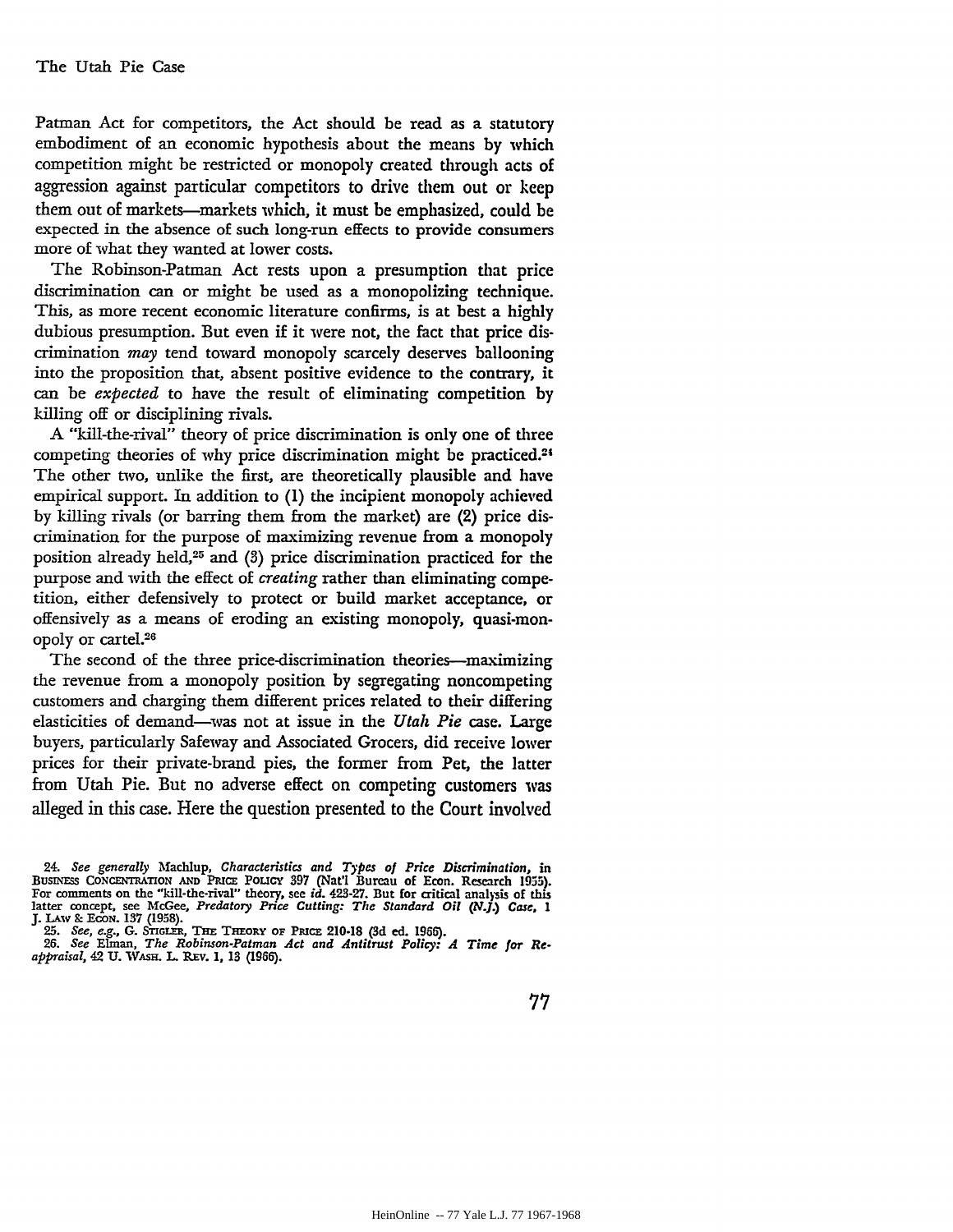the alleged use of price discrimination by Pet, Carnation and Consolidated as a device by which the plaintiff Utah Pie was or might be foreclosed from the Utah frozen-fruit-pie market in such manner as to violate section 2(a) of the Act.

The issue, then, as the court of appeals saw it, involved deciding whether the "kill-the-rival" face of price discrimination was either intended or foreseeable. Was there any evidence that the Utah Pie Company would be eliminated, or even cowed into following the price leadership of the national firms that had entered the Salt Lake City market? If so, was it likely that competition would be lessened in the market, in the short or long run? Conceptually, the questions could be considered discretely. If competition was in fact to be considered the ultimate aim of the Robinson-Patman Act, the court of appeals could have considered the death or disciplining of the Utah Pie Company irrelevant to the purposes of the Act if it concluded that the remaining firms would among themselves provide a competitive market. But even if the preservation of the Utah Pie Company as an active competitor was considered the final goal, the court of appeals might well have found from the robust good health and continued price competition of that firm that the Act was not violated. The court of appeals in overturning the jury verdict and holding for the respondents did not clearly indicate whether its decision was based on the health of competition in the market or the health of Utah Pie as a competitor. The Supreme Court opinion, because of its slight of hand in submerging the "effect-on-competition" issue, did not answer either question.

The White opinion could slide by the crucial question-whether competitive effect is irrelevant, since only competitors count, or conclusively presumed to follow from the adverse effect of price discrimination on rivals-only because the majority completely rejects the third theory of price discrimination: use to promote competition by undermining local cartels or monopolies.

This procompetitive use of price discrimination has been widely recognized in the economic literature, even by strong believers in the "kill-the-rival" theory. Careful assessment is correspondingly acknowledged to be a prerequisite to a determination whether competition is, proximately and ultimately, promoted or inhibited by discrimination. This approach, unlike the Supreme Court opinion in *Utah Pie,* focuses on the central purpose of antitrust law, competitive market effect. Friends as well as foes 6f an anti-price-discrimination law, for example, have expressed grave doubts about the appropriateness of an automatic rule regarding sporadic or selective area price discrimination of the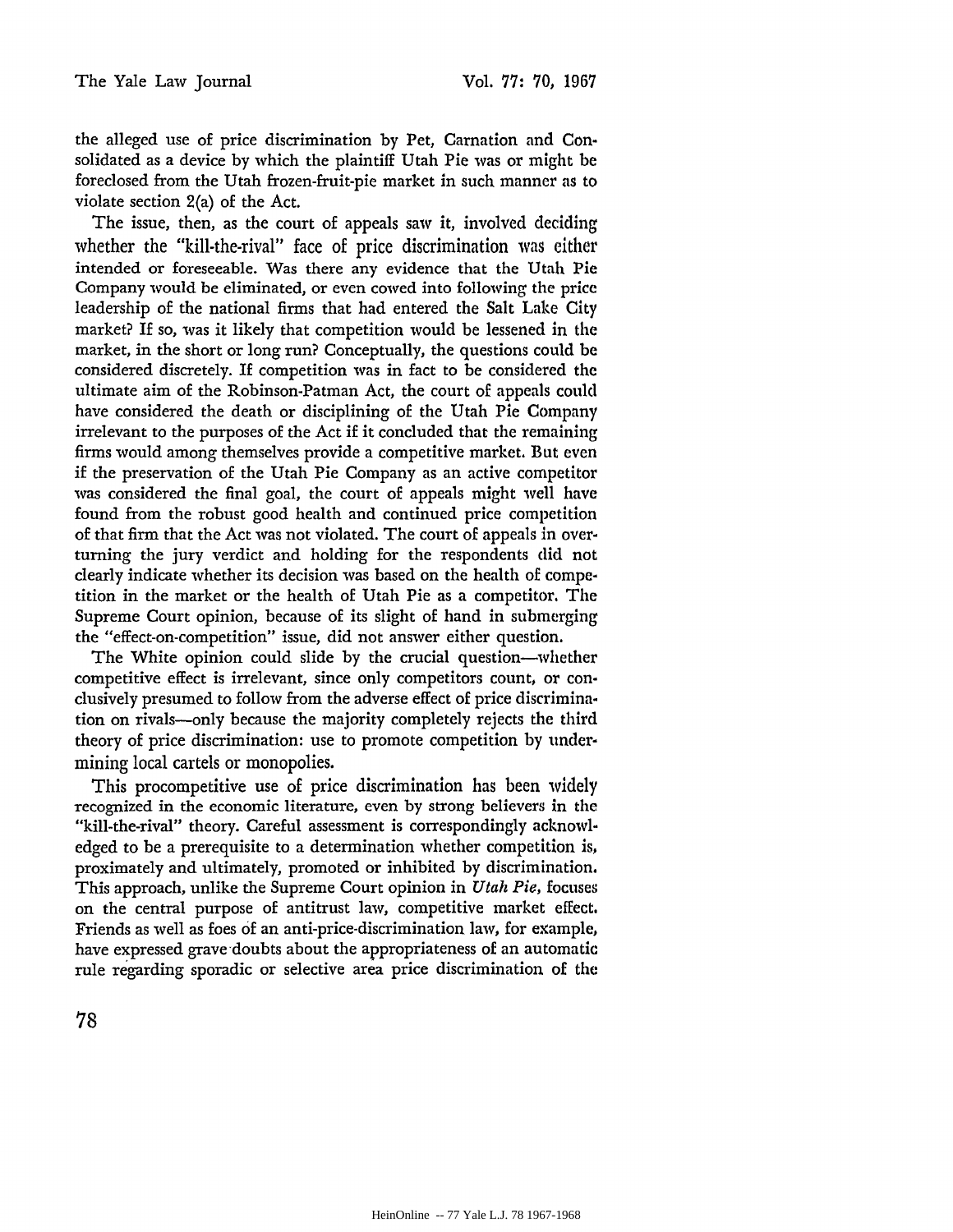type involved in *Utah Pie.* Commissioner Elman, for example, has commented in a recent article:

In a local market dominated by few firms, the entry of a national seller prepared to lower its price in order to secure a foothold in a market may be the only cure for a rigid price structure characteristic of oligopoly. Such a national seller may be unwilling to lower its price in such a local market if it is required to make the same price reduction in all the markets in which it does business. Selective price cutting may also be the necessary first step in a general lowering of prices.... In general, a lack of uniformity in the prices of a national seller, competing in many geographic markets, may simply reflect the seller's flexibility in adjusting price to meet different competitive conditions in different markets. Insistence on price uniformity in such situations could lead to high rigid prices and thereby hurt competition seriously.<sup>27</sup>

The Commissioner might have had the facts of the *Utah Pie* case before him as he wrote this, as charts  $1$  through  $4^{28}$  clearly indicate. Chart 1 shows the oligopolistic nature of the Salt Lake City market and, in addition, indicates the importance of two large customers— Safeway Stores and Associated Grocers. The prime factor in Pet's mushrooming sales in 1959 was its contract for Safeway's private-brand business. The emergence of Associated Grocers as an even larger account for Utah Pie in 1960 allowed the latter to increase its sales and partially recoup the market share lost to Pet in 1959. Notable also in chart **I** is the decline in Pet's private-brand sales to Safeway in 1960 and 1961 while Utah Pie's business with Associated Grocers continued to rise. It is also apparent that except for 1961 Continental was a minor factor in the market. One conclusion is eminently dear: if any rival was being killed, it was not Utah Pie.

Charts 2 and 3 compare the lowest prices charged by Pet and Carnation month by month in several Western markets. There was dearly no consistent pattern; indeed, prices were lower in Utah than in other areas for either company only in several exceptional months of the 44 months reported. This sort of sporadic, unsystematic hodgepodge of price differences is precisely what Elman has described as "seller's flexibility in adjusting price to meet different competitive conditions in different markets."

Chart 4 depicts the lowest price offers month by month of the three

**<sup>27.</sup>** *Id.* **28.** *See* **pp. 72** *supra* and **80-82** *infra.* The charts **are** compiled from data contained in the Supreme Court and appellate court opinions.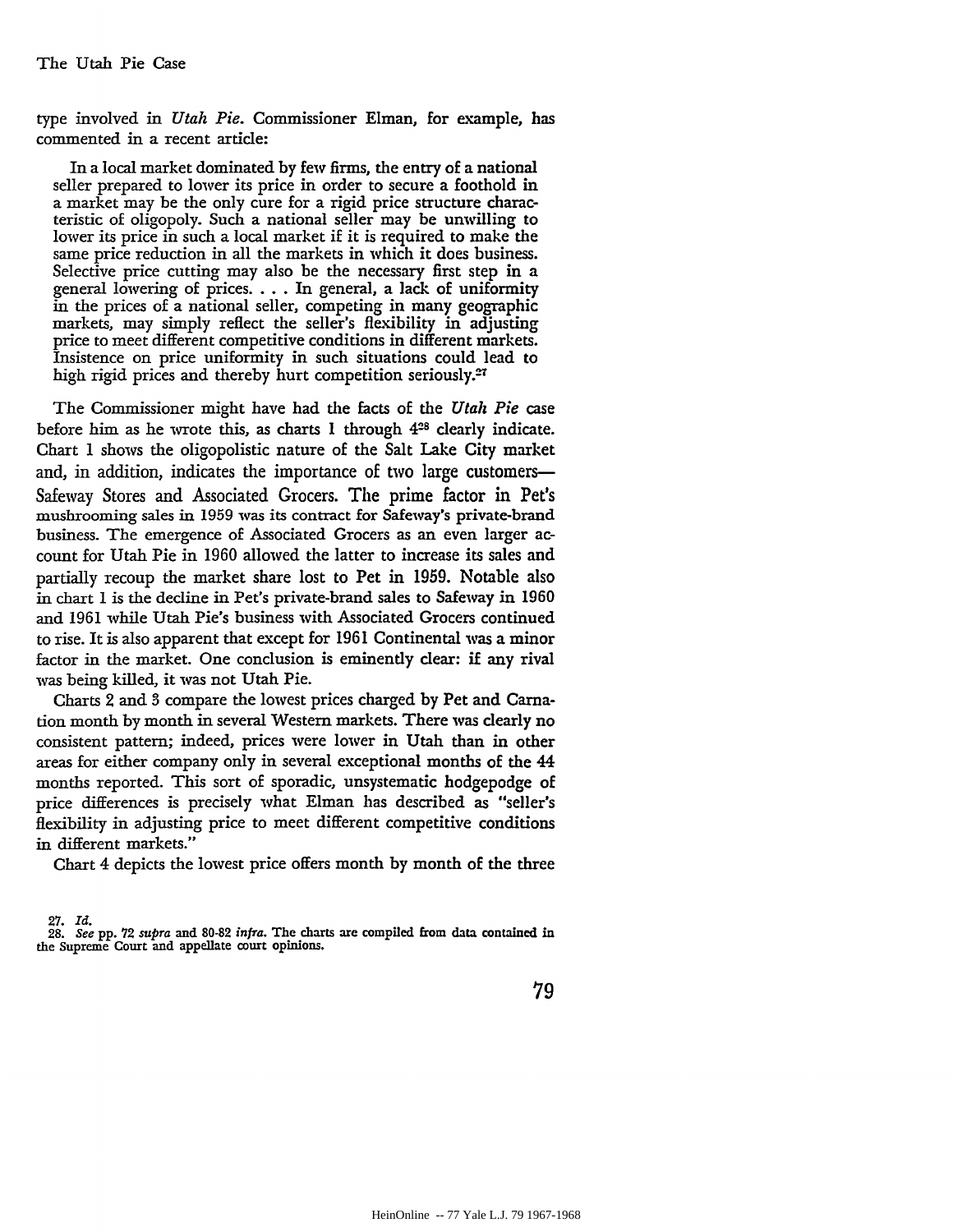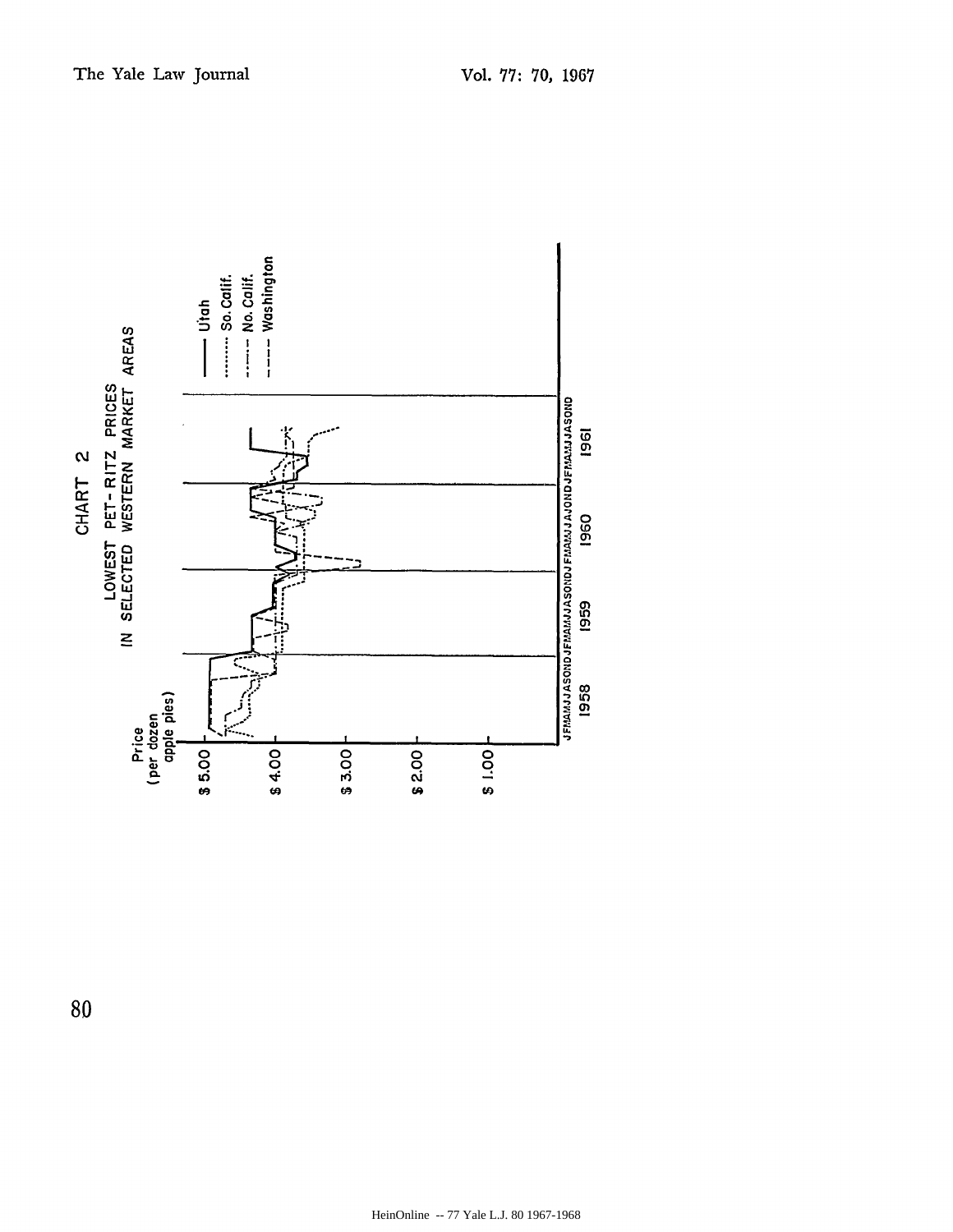

81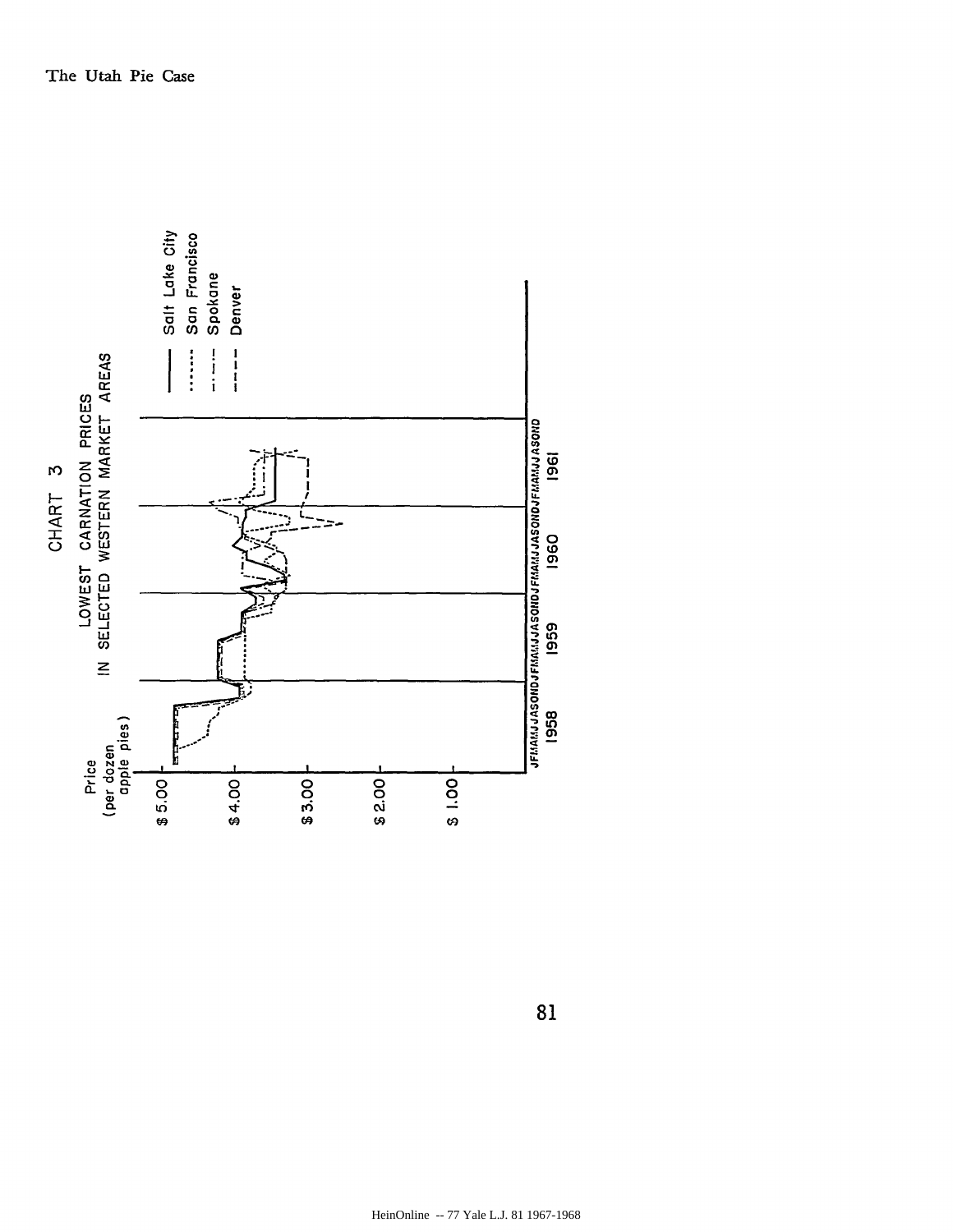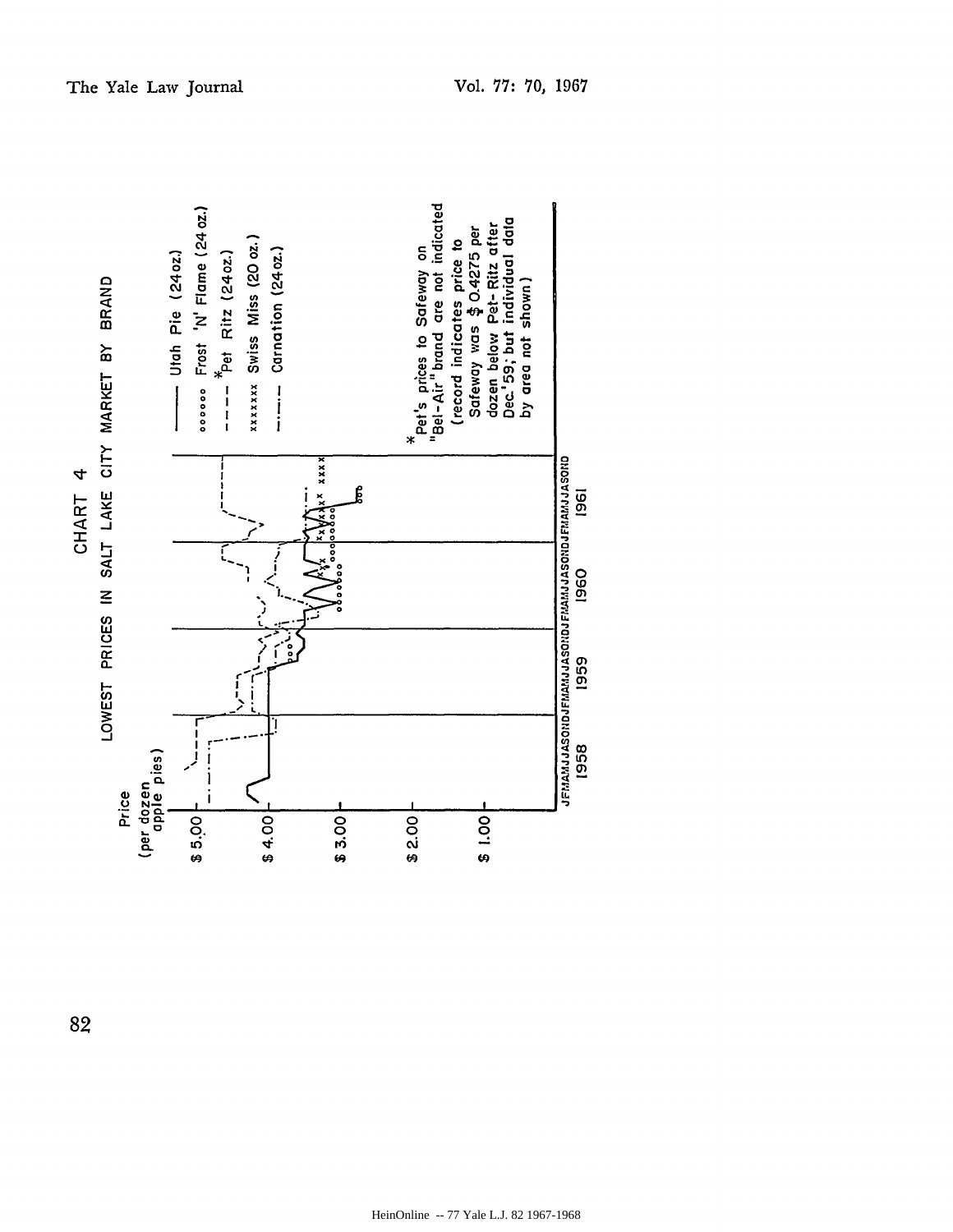major competitors in the Salt Lake City market. The downward trend of prices is apparent. The generally lower prices of the Utah Pie Company indicate the market conditions faced by its competitors. The comparison of prices surely does not show Pet or Carnation as price aggressors, much less potential "rival killers."

**A** reappraisal of standards for competitive injury is urgently needed, as Elman argues. "It should be clear," he wrote, "that a simple test of whether a price reduction results in a diversion of business cannot suffice for determining injury to competition among sellers." $\mathbb{P}^3$  The Federal Trade Commission seems to have begun to move away from any such per se approach to area price discrimination, according to Elman.30 Mr. Justice White has apparently stopped this movement in its tracks.

Commissioner Elman is, however, equally concerned that national firms selling in multiple markets may use price discrimination as a "weapon for the destruction of competition."<sup>31</sup> The weakness of this "weapon theory," however, reemphasizes the importance of recognizing the procompetitive aspects of price discrimination. There just is no credible theory of predation explaining how price discrimination can be an effective "weapon"' in killing rivals. Such a theory would expose how the predator could use price discrimination as a means of imposing higher costs upon his victim than himself. Instead this condemnation of price discrimination relies upon what may be called a "deeppocket" mythology. If a deep pocket filled with loot from selling "goods of the same quality" in another market is to be viewed as providing funds for waging warfare, why do not gains from unrelated sales do the job as well? And what about a windfall from a wealthy relative? Indeed, why is not any departure from dead-level equality of wealth an equally good weapon with which to kill rivals? Could it not be argued as plausibly that all price competition should be banned because substantial equality of financial resources is beyond reach?

Outlawing price discrimination because it might transfer funds to kill or harass competitors deserves about as much support as outlawing income itself because it might be spent on burglars' tools. The procompetitive aspects of price discrimination, in contrast, are manifest. But one need not conclude that price discrimination is no more anticompetitive than other forms of aggressive prices, financed from un-

<sup>29.</sup> Elman, *supra* note 26, at 13-14.

**So.** *Id.* 14.

*<sup>31.</sup> Id.* **8.**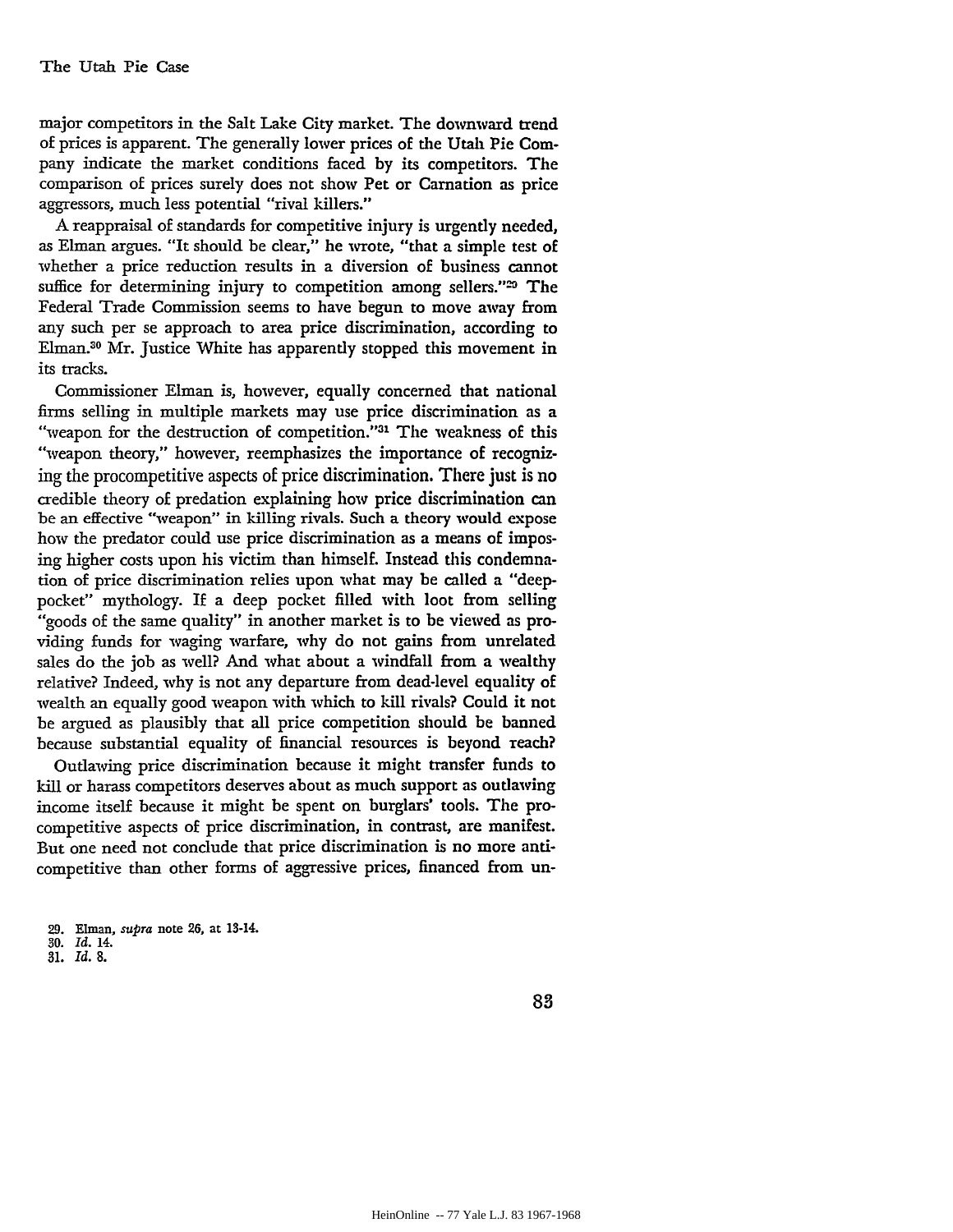related sources, to deplore the *Utah Pie* decision. In the first place, the evidence that respondents Continental and Pet did in fact transfer funds earned elsewhere to finance price discrimination in the Salt Lake City market is at best shaky. Pet was sustaining accounting losses in its frozen-pie operations during the greater part of the period in question. To suggest, as Mr. Justice White seems to have, that the greater losses in the Salt Lake City market were in some sense made possible by smaller losses elsewhere defies logic. Respondent Continental sold below average total cost, but not below marginal cost. To claim that an entrepreneur meeting marginal costs and making some contribution toward overhead is not behaving in good businesslike fashion ignores elementary economics. And if entrepreneurs do in fact set prices by the sort of opportunity-cost analysis discussed earlier in conjunction with the "cost justification" defense, the very concept of sales "below (historical) cost" becomes irrelevant.

In the second place, the task is not completed even if it can be concluded that (1) the respondents in *Utah Pie* transferred funds to the Salt Lake City market in some conceptualistic sense, and (2) the antitrust law should regard such "loot" earned by a firm bent on expanding its empire, and with the marketing savvy to do so, as more "dangerous" than an untainted windfall to an untutored heir. **A** theory of predatory pricing, discriminatory or nondiscriminatory, must assume that the aggressor expects his temporary losses to be overbalanced by higher prices after his "victim" has been eliminated. This in turn requires the further assumption that neither the victim nor anyone else will reenter the market and eliminate the new monopoly when prices are raised. For this to be true there must be an effective barrier to entry or reentry. Much has been written—most of it more confusing than clarifying about entry barriers arising from the unequal availability of funds to large and small firms, or from the advantages of internal profits as contrasted with the financial markets as a source of funds. But the actual existence of such barriers remains a conundrum. In any event, these problems were never reached in *Utah Pie* because the plaintiff-petitioner was prospering.

The Supreme Court ignored these basic issues properly raised by a charge that price discrimination has or is likely to injure primary-line competition. In doing so it ignored its role of providing reasoned decision. The result is not very serious to pie-eaters in Utah. They can eat cake. But it is indeed serious that the antitrust law has been turned into a law against price competition. *Utah Pie* must rank as the most anticompetitive antitrust decision of the decade. This is no mean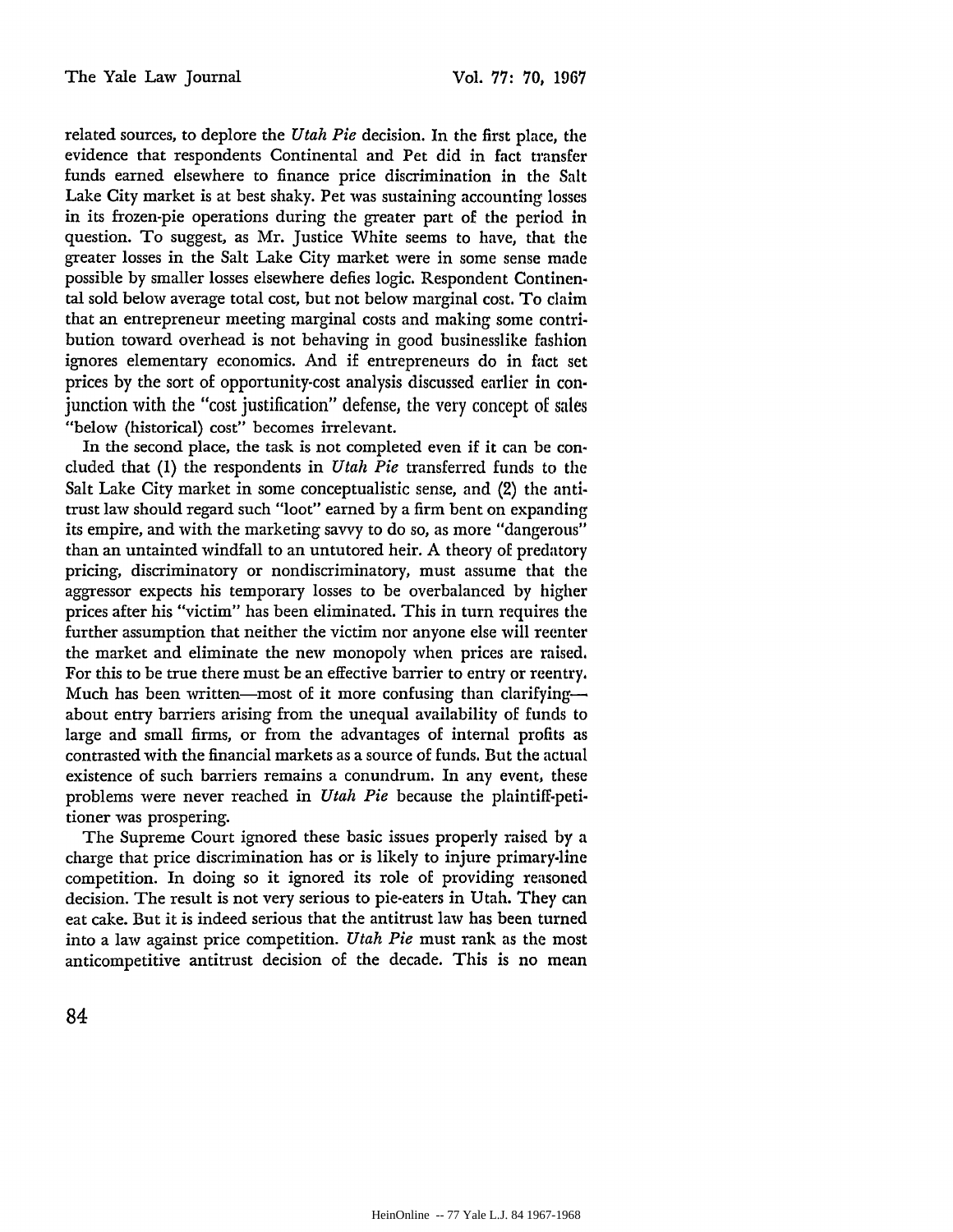achievement in view of strong competition from such decisions as *Brown Shoe*,<sup>32</sup> *Von's Grocery*,<sup>33</sup> *Clorox*<sup>34</sup> and *Consolidated Foods.*<sup>35</sup> The protection of competitors is characteristic of each of these cases. The decisions there, however, although muddled in their economic analysis and blind to important consumer-benefitting efficiencies, did not strike direct blows at competitive pricing. Prior to *Utah Pie* the Supreme Court never unequivocally required a restraint of trade.

- **32. Brown** Shoe Co. v. United States, **370 U.S.** 294 **(1962).**
- **33. United** States **v. Von's Grocery Co., 384 U.S. 270 (1966).** 34. FTC v. Procter **9-** Gamble **Co., 386 U.S. 568 (1967).**
- **35. FTC** v. Consolidated Foods Corp., **380 U.S. 592 (1965).**